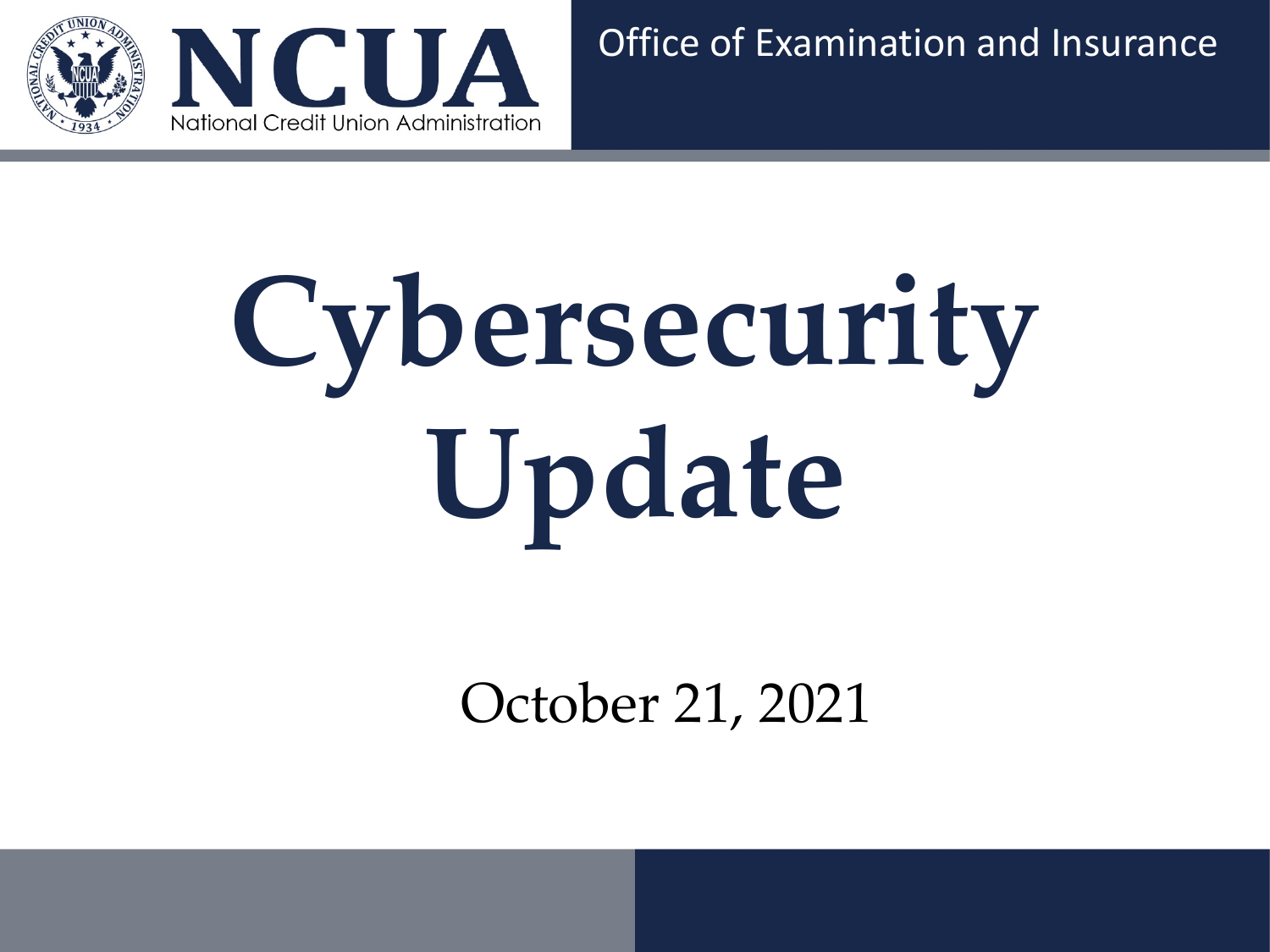## **Overview**

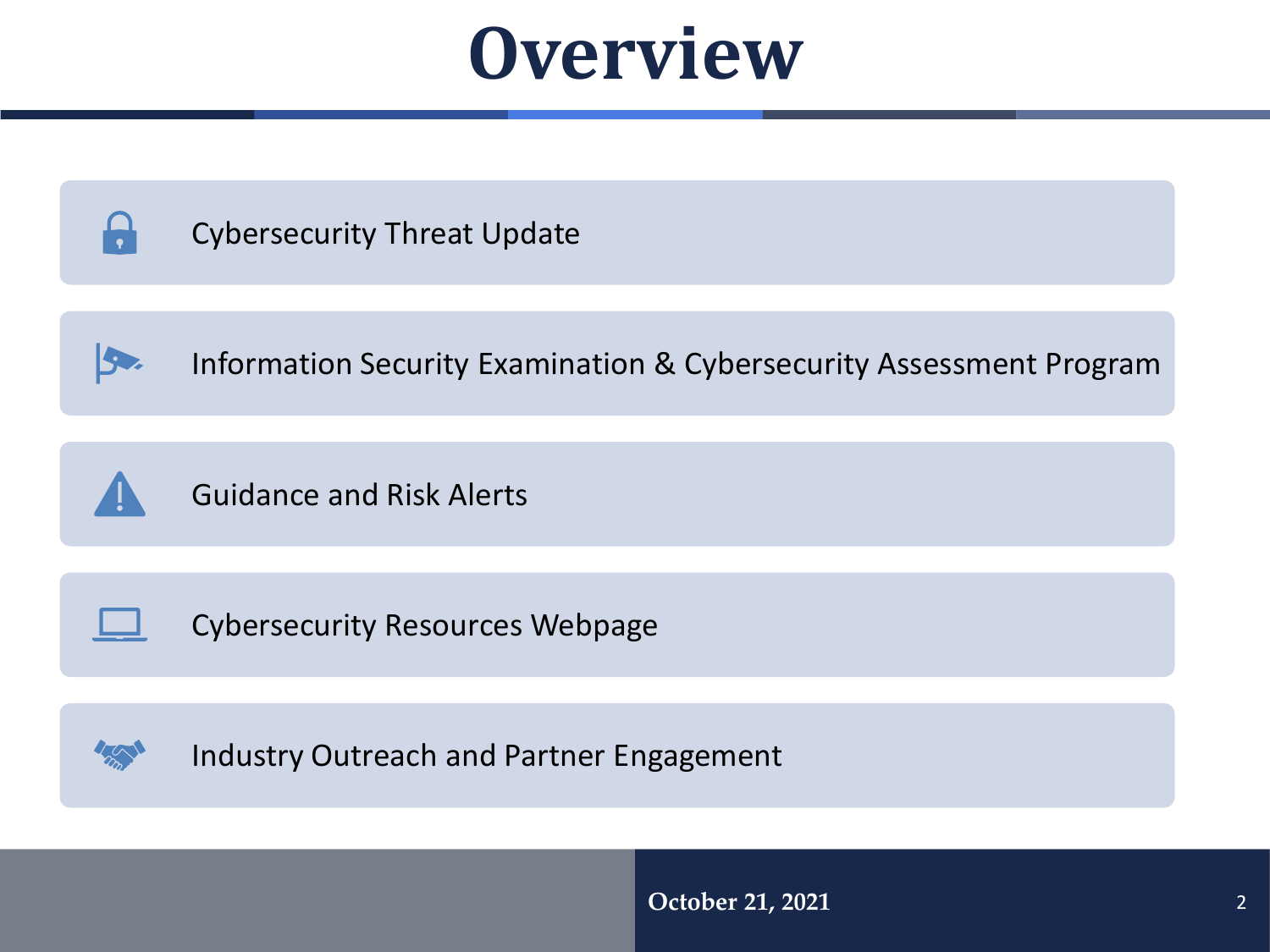## **Cybersecurity Threat Update**





Ransomware

Supply Chain Vulnerabilities

Business Email Compromises



FBI Internet Crime Complaint Center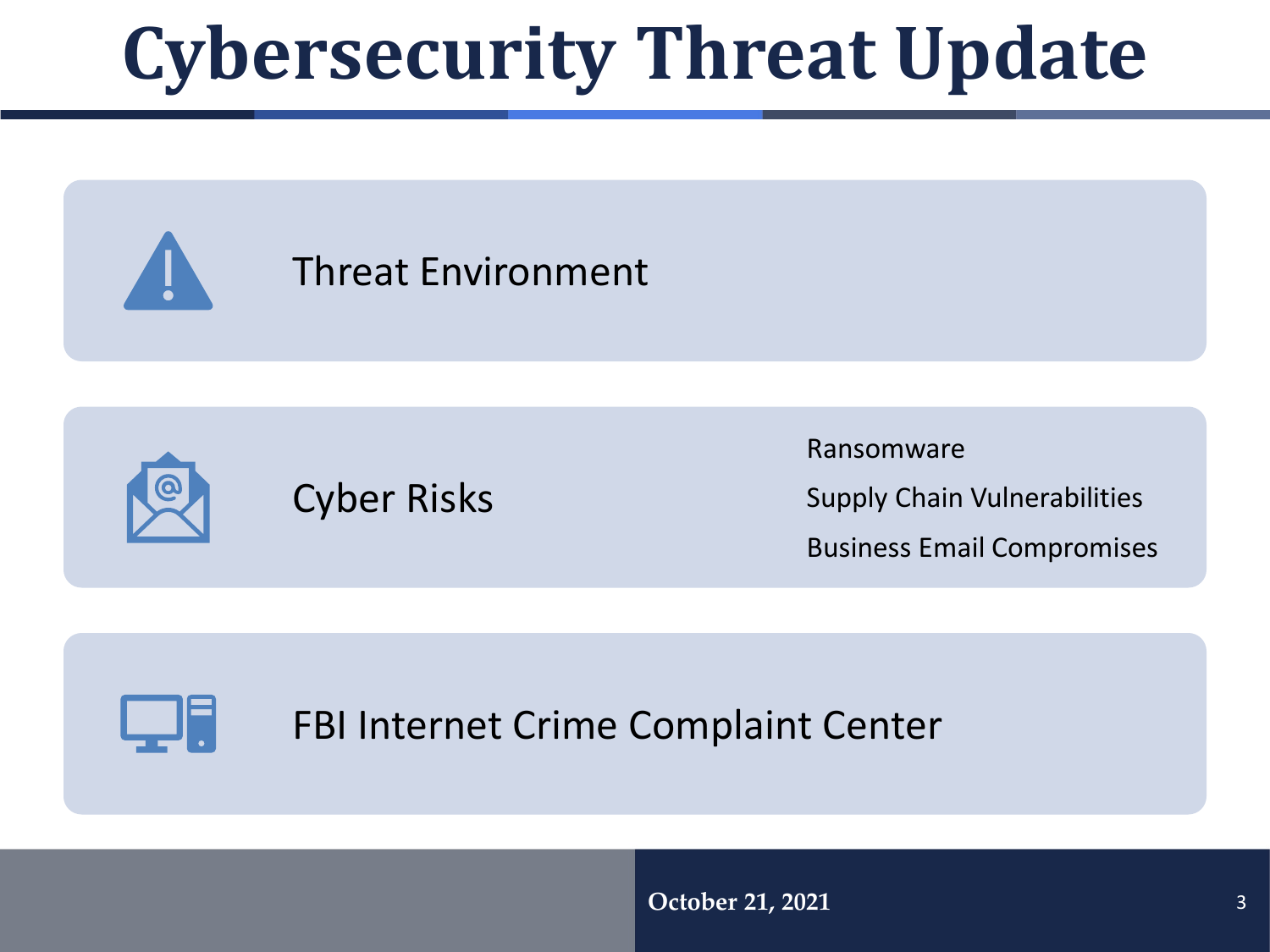## **Cybersecurity Risks - Ransomware**



Figure 83. Ransomware in breaches over time



**October 21, 2021** <sup>4</sup> **\* 2021 Verizon Data Breach Investigations Report - DBIR Incident Classification Patterns**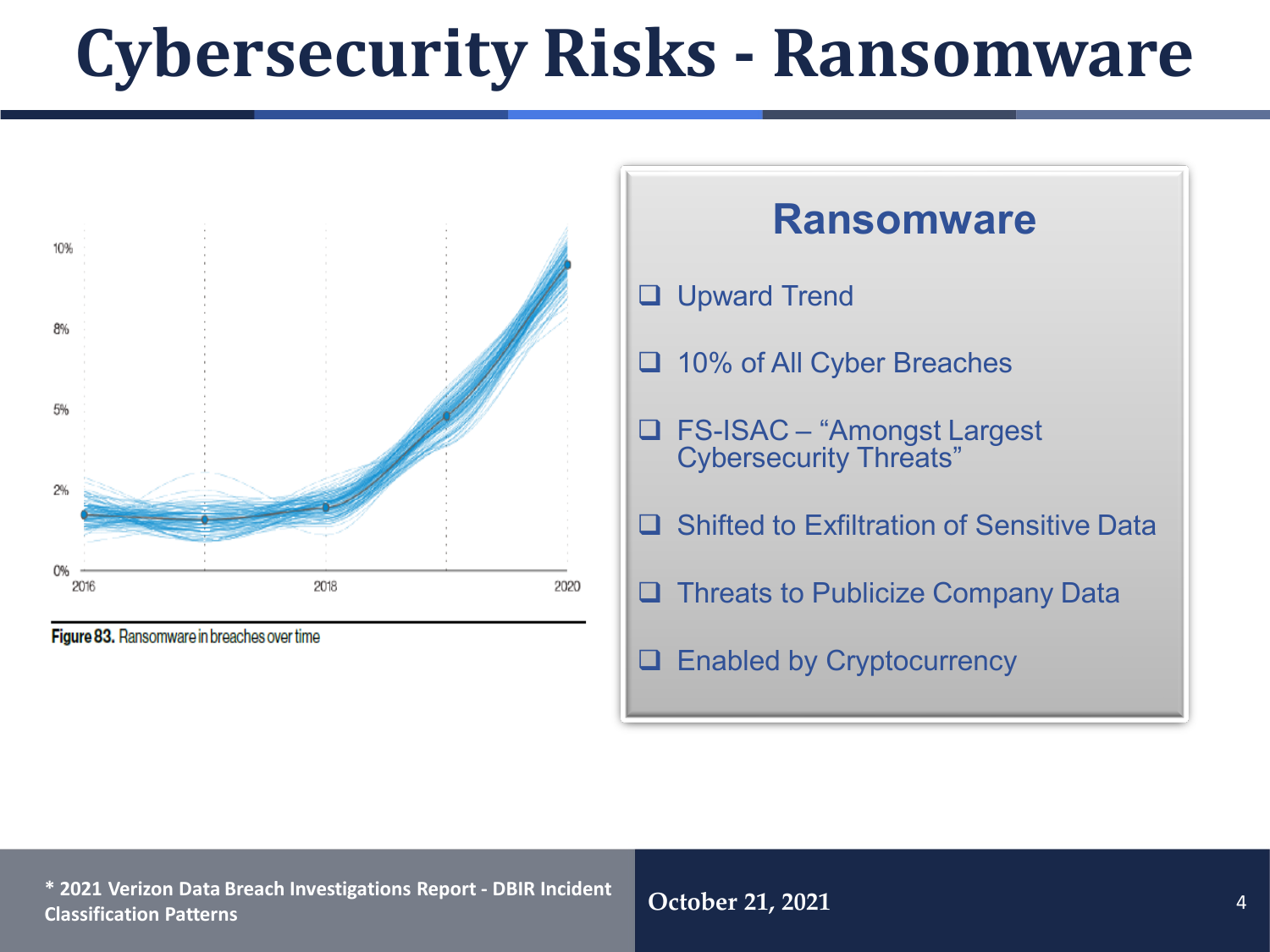## **Cybersecurity Risks – Supply Chain**

## **Third party/supply chain risk will dominate threat landscape discussions**

**- FS-ISAC Annual Cyber Threat Review (2021)**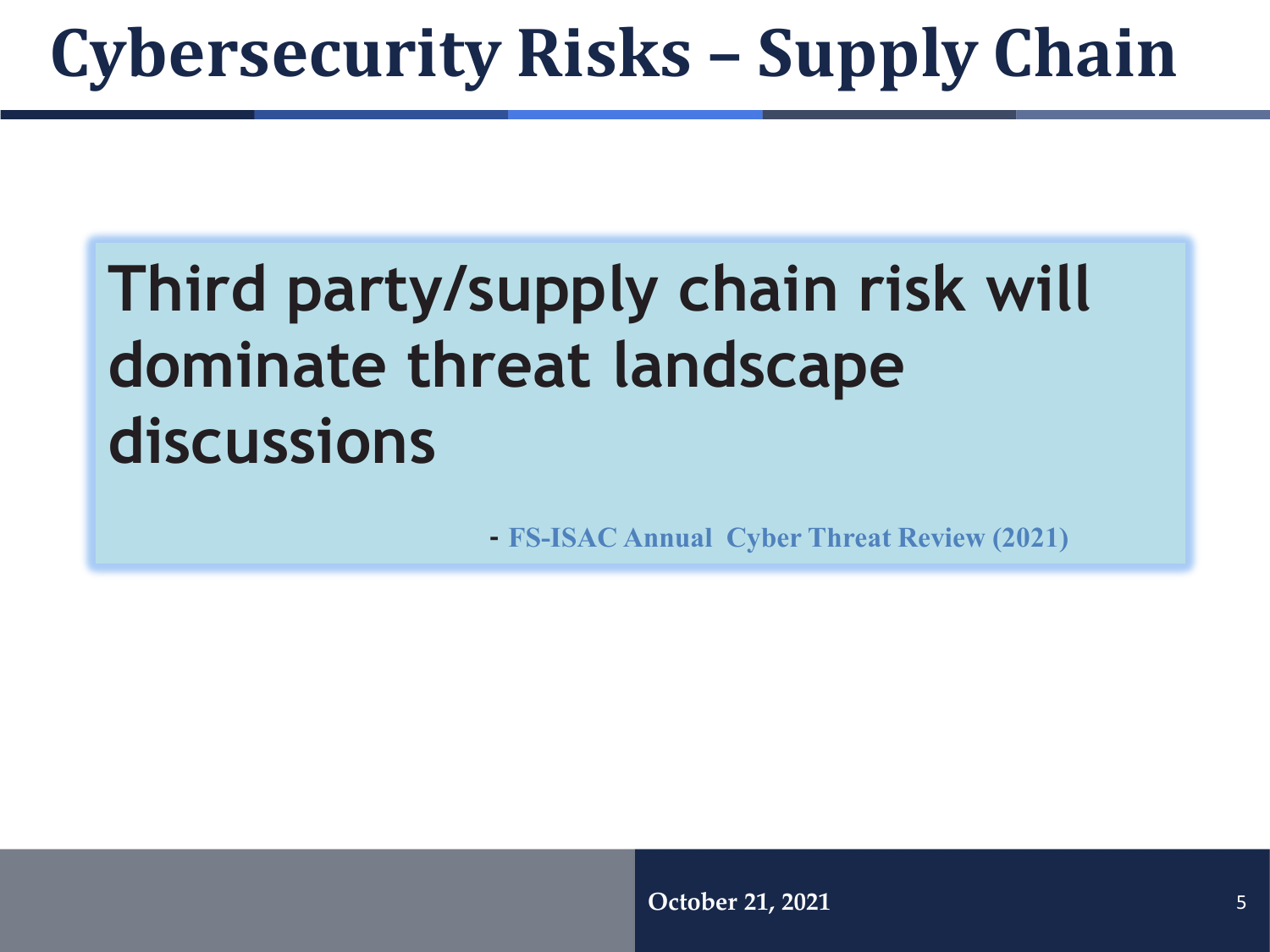#### **Cybersecurity Risks –Business Email Compromise**

#### **Business Email Compromise**

- 19,369 Complaints
- Adjusted Losses Over \$1.8 billion
- Targeted both businesses and individuals



**\*FBI Internet Crime Complaint Center - Internet Crime Report 2020**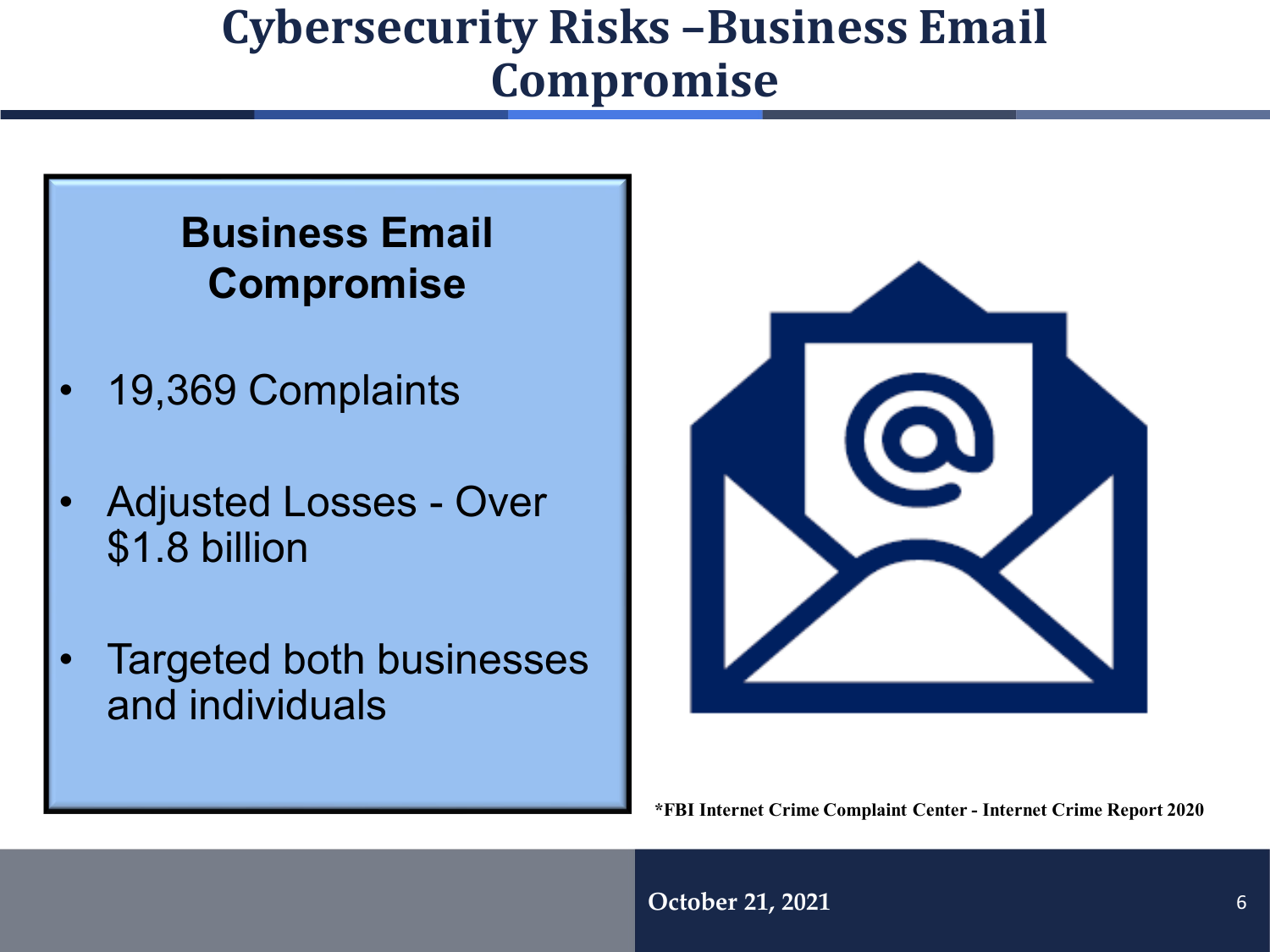#### **Information Security and Cybersecurity Assessment Program**



**Information Security and Cybersecurity Assessment Program** 

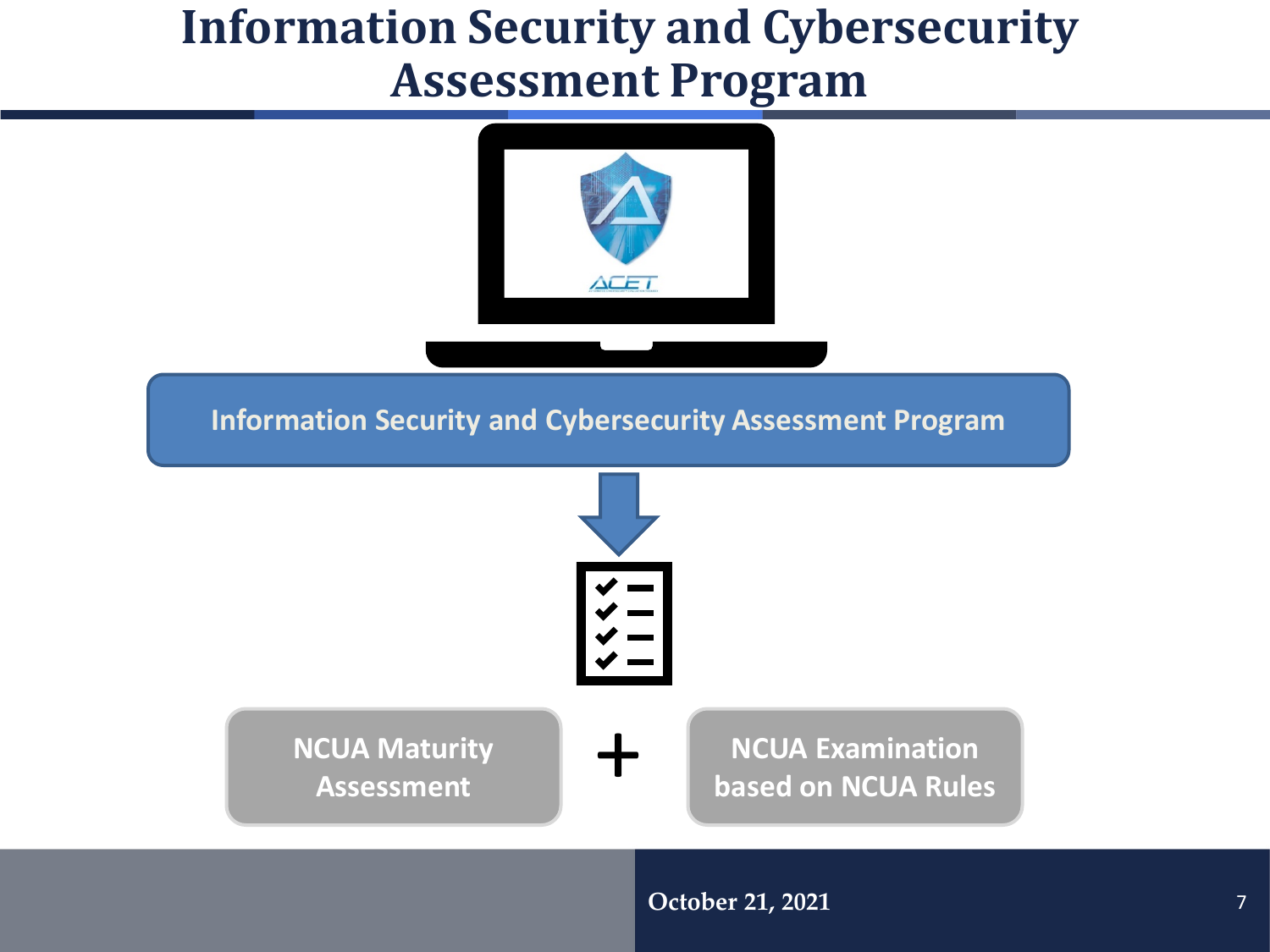## **The Toolbox**

Automated Cybersecurity Evaluation Toolbox

- Maturity Assessment
- Ransomware Readiness Assessment



#### **October 21, 2021**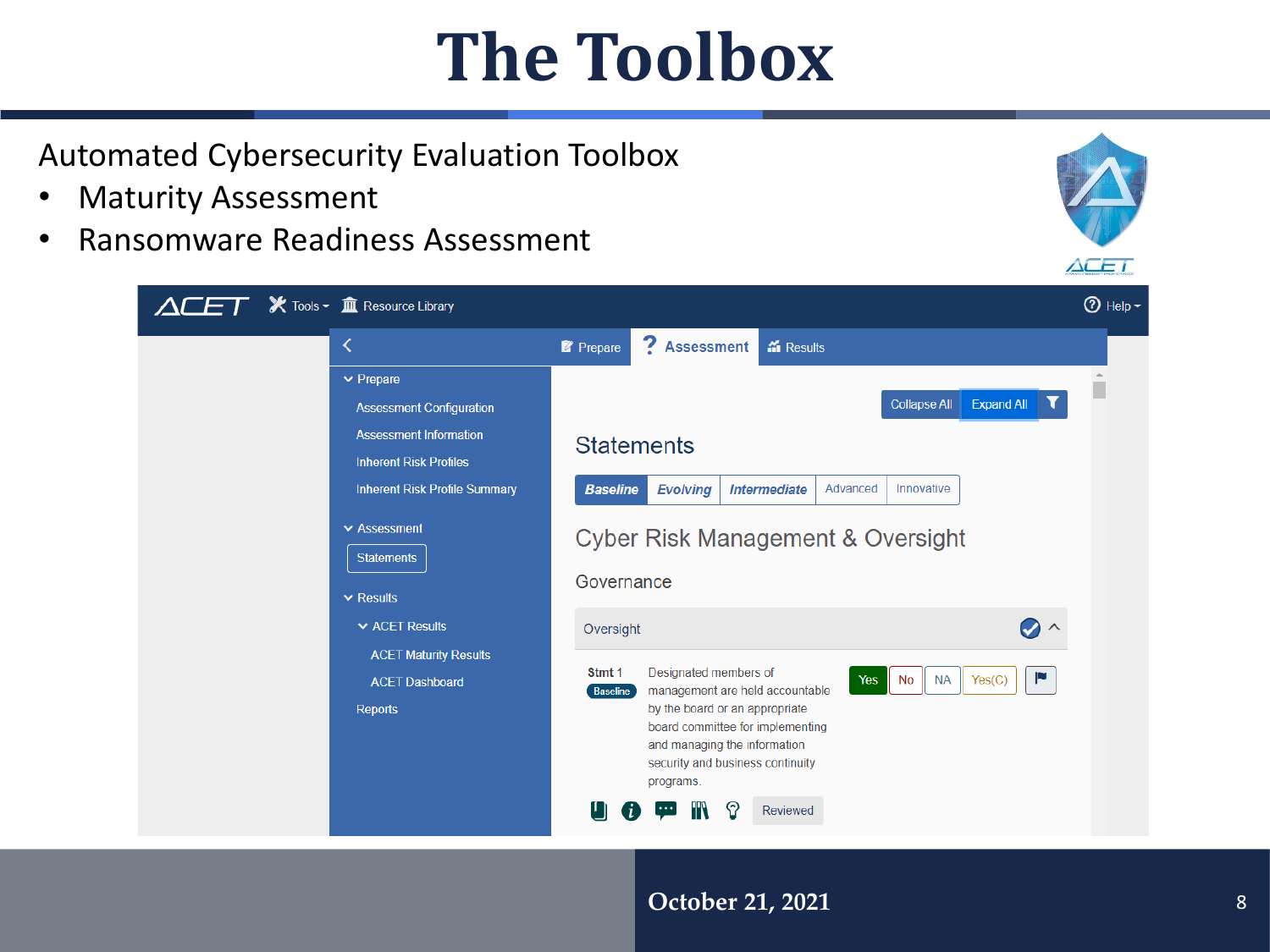## **The Toolbox**

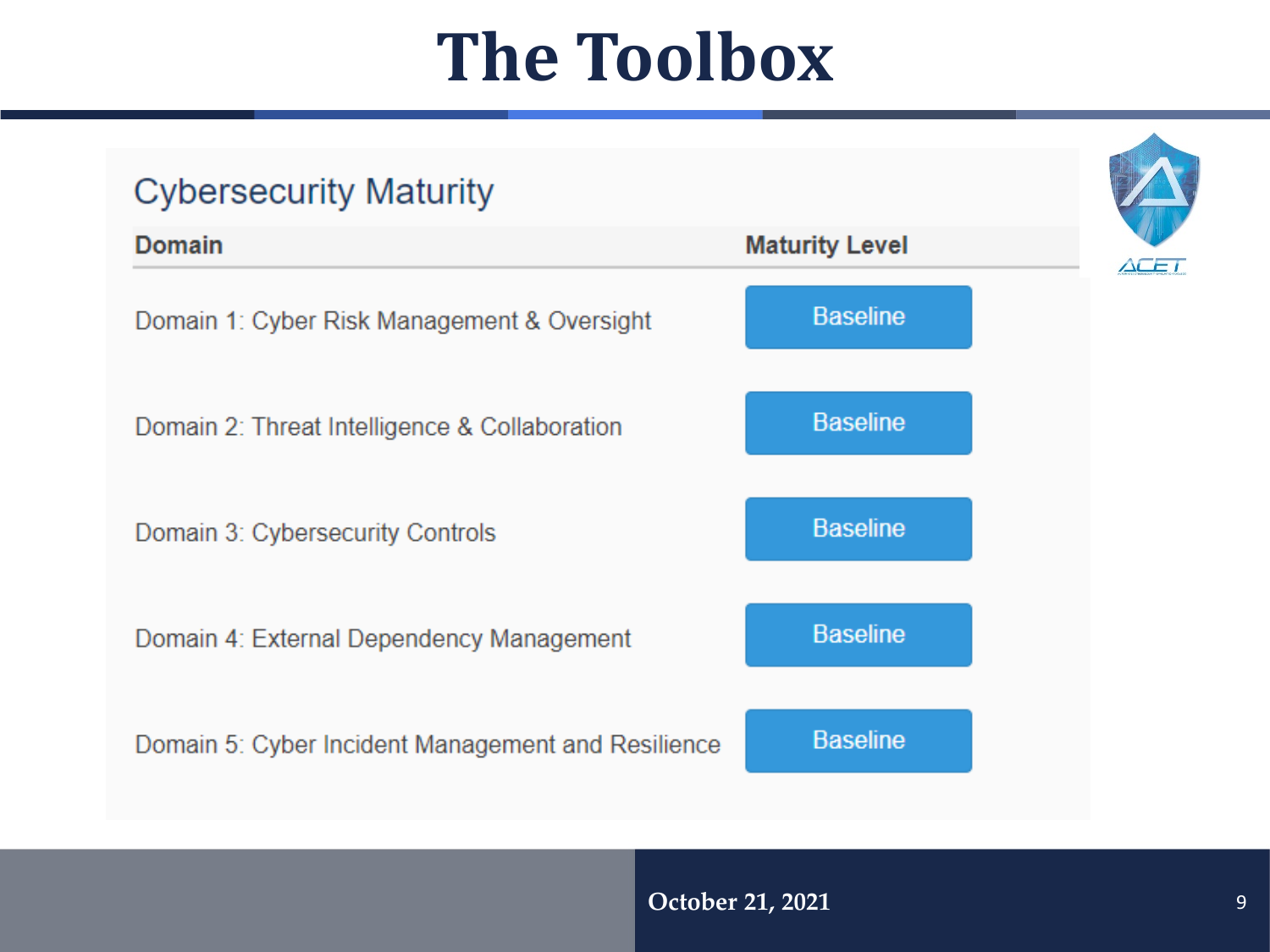### **Information Security Examination Program**

**Information Security and Cybersecurity Assessment Program** 



Information Security Examination Program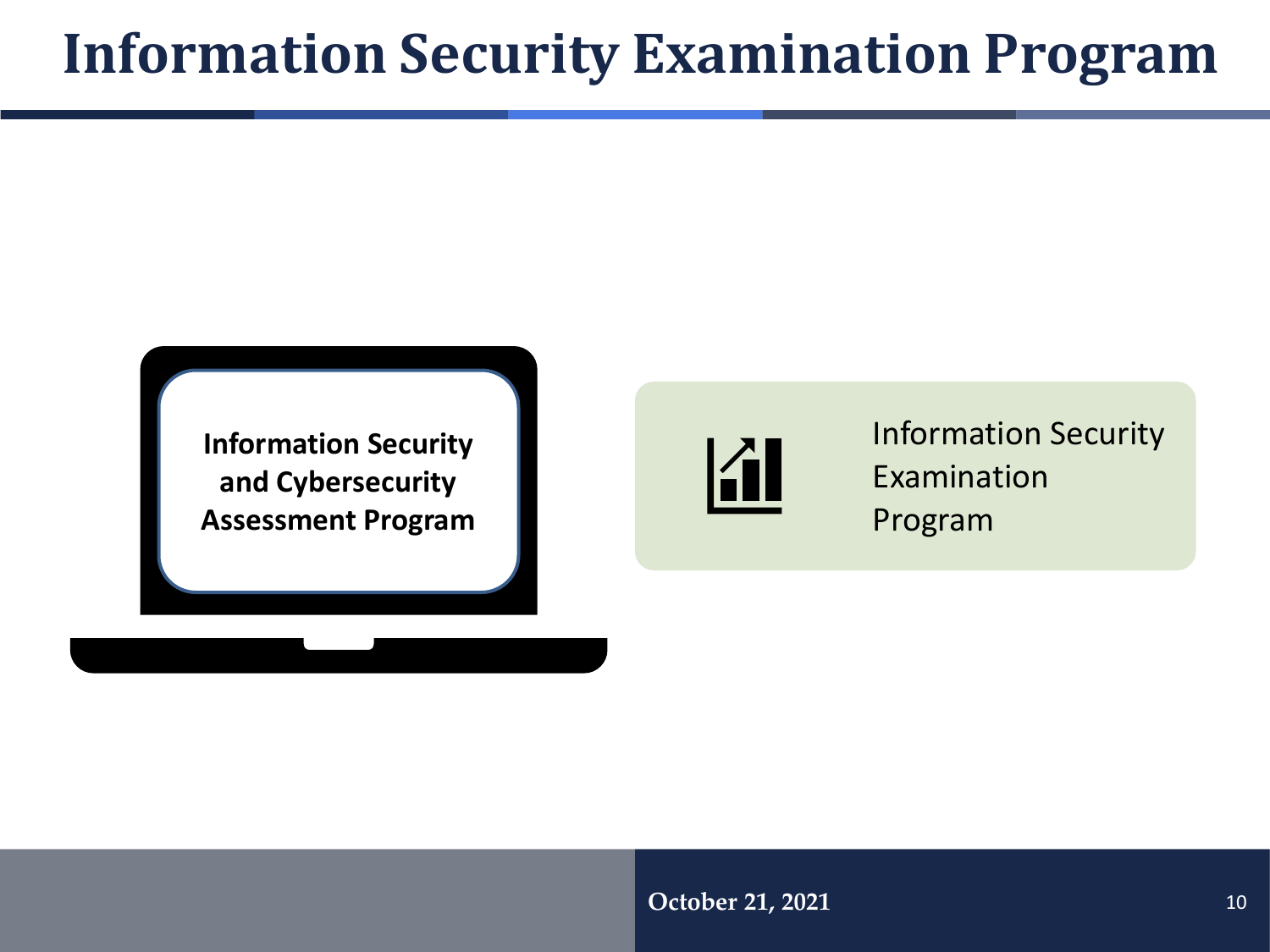## **Guidance and Risk Alerts**

**FFIEC Information Technology Examination Handbook** Architecture, Infrastructure, and **Operations JUNE 2021** 

## **FFIEC Authentication Guidance**

- **Business Email Compromise Risk Alert**
- **FFIEC Architecture, Infrastructure and Operations (AIO) Handbook**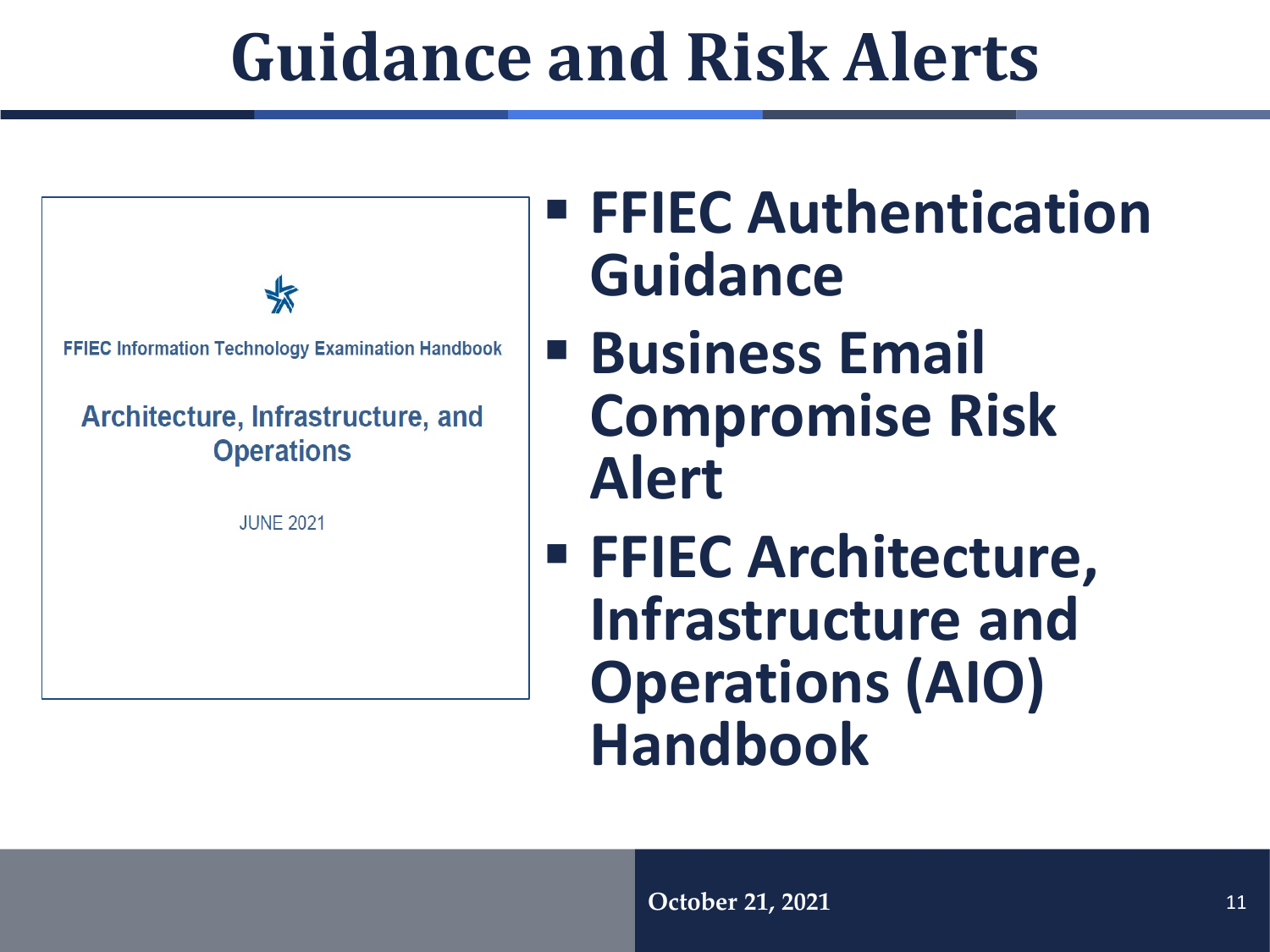## **Cybersecurity Resources Webpage**





#### UPDATING CYBERSECURITY RESOURCES WEBPAGE

PROVIDING ADDITIONAL CYBERSECURITY TOOLS AND RESOURCES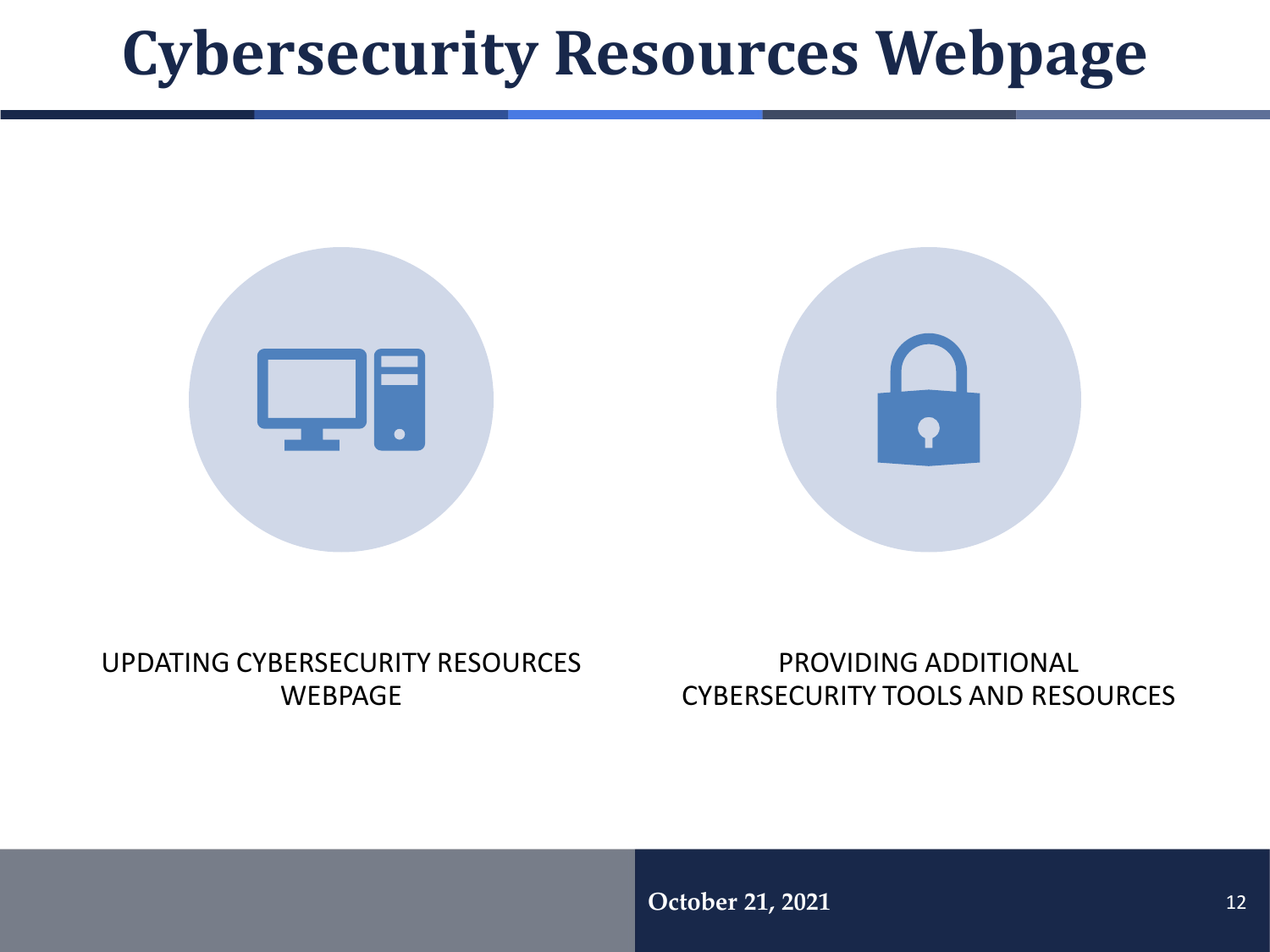## **Industry Outreach**

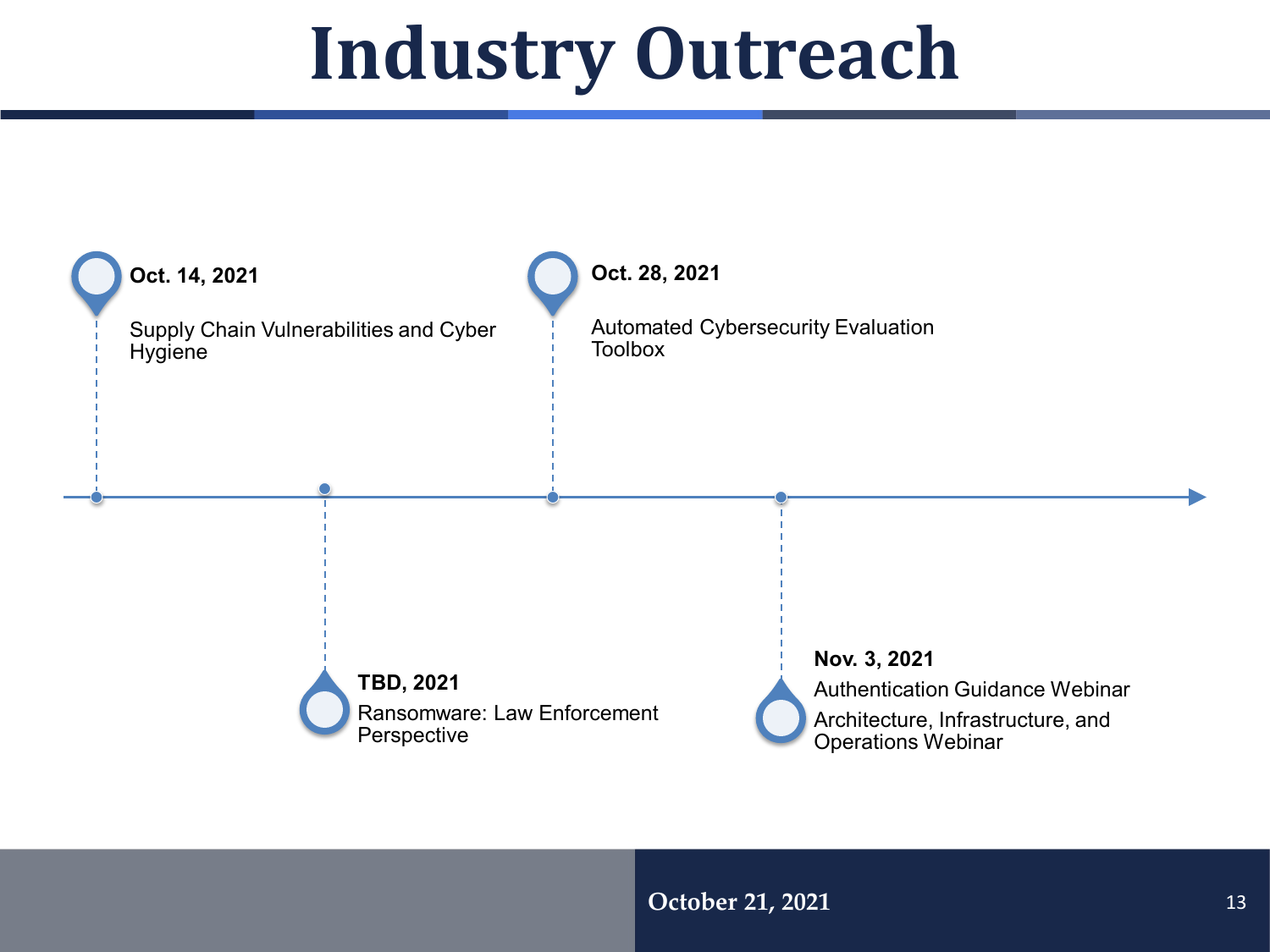## **Cybersecurity Resources Webpage**

# **[ncua.gov/cybersecurity](https://www.ncua.gov/cybersecurity)**